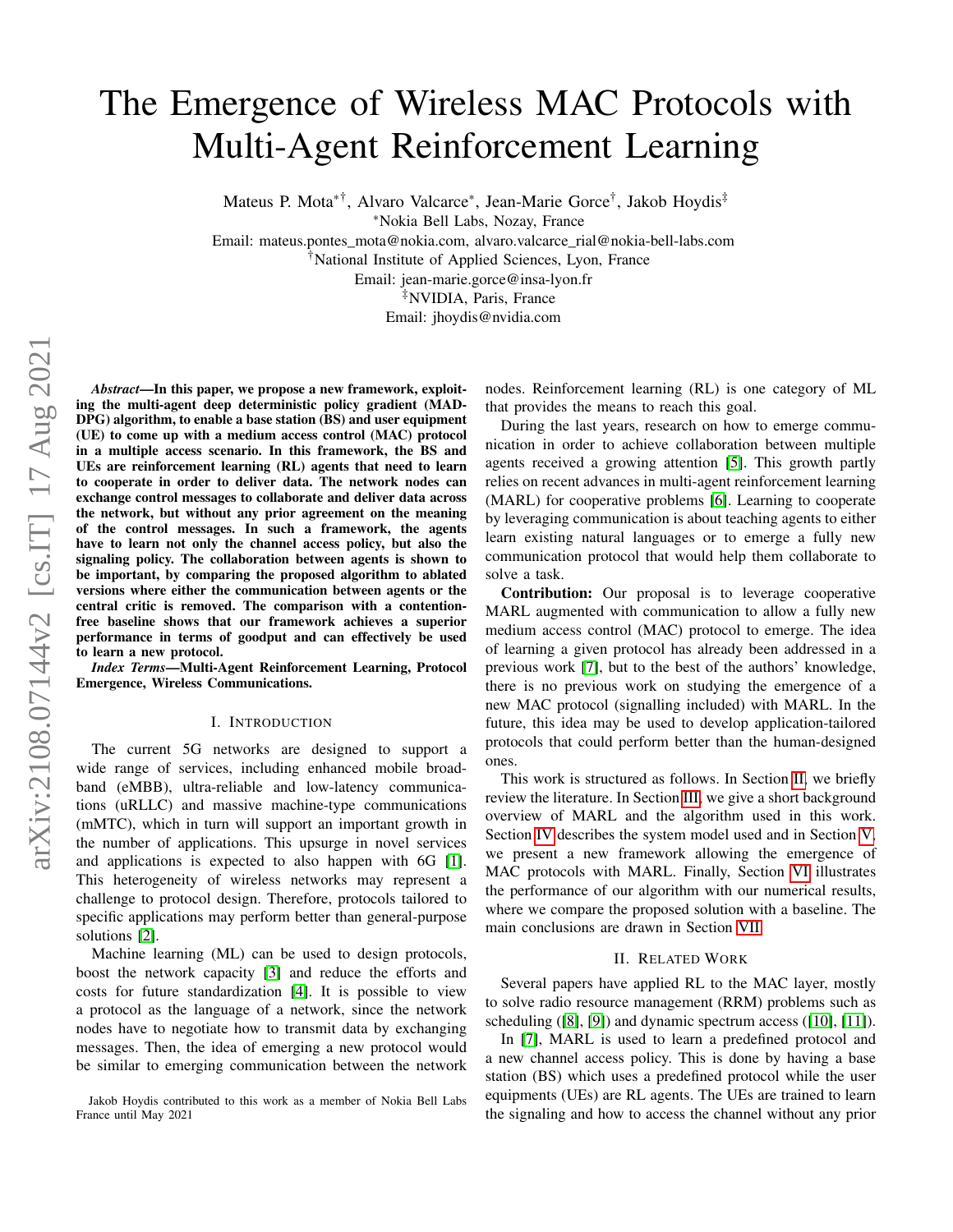knowledge. This way, they can learn their own channel-access policy, while respecting the target signaling policy. However, in this case the agents only learn to use an already known MAC signaling, rather than developing a new one.

In [\[2\]](#page-5-1), a framework to design a protocol is proposed by considering the different functions a MAC protocol must perform. An RL agent designs a protocol by selecting which building function to use according to the network conditions. However, in this case, the RL agent still has a prior knowledge due to the use of the predefined protocol functions.

In [\[12\]](#page-5-12), [\[13\]](#page-5-13), cooperative MARL is used to emerge a coding scheme by joint learning of communication and cooperation to solve a task with the help of a noisy communication channel. The proposition of both works is to emerge a coding scheme that is tailored to the application. None of these works address the question of learning a new signaling protocol.

#### III. BACKGROUND ON MARL

<span id="page-1-0"></span>RL is an area of ML that aims to find the best behavior for an agent interacting with a dynamic environment in order to maximize a notion of accumulated reward [\[14\]](#page-5-14). The goal of the RL agent is to find the best policy, which is the mapping of the perceived states to the actions to be taken. The actionvalue function  $Q^{\pi}(s_t, a_t)$ , also known as Q-function, is the overall expected reward for taking action  $a_t$  in state  $s_t$  and then following a policy  $\pi$ .

MARL is an extension of RL for to multi-agent systems (MAS), where multiple agents interact with a system, i.e the environment. In this work, we use the decentralized partially observable Markov decision process (Dec-POMDP) formulation [\[15\]](#page-5-15), augmented with communication. A Dec-POMDP for  $n$  agents is defined by the global state space  $S$ , an action space  $\mathcal{A}_1, \ldots, \mathcal{A}_n$ , and an observation space  $O_1, \ldots, O_n$  for each agent. In Dec-POMDP, the agent observation does not fully describe the environment state. All agents share the same reward and the action space of each agent is subdivided into one environment action space and a communication action space. The communication action represents the message sent by an agent and it does not affect the environment directly, but it may be passed to other agents. This formulation is shown in Fig. [1,](#page-1-2) where  $o_i$  represents the observation received by the  $i^{\text{th}}$  agent, r represents the reward,  $a_i$  and  $c_i$  represent the environment and communication actions, respectively. In this work, the agent internal state  $x_i$  may comprise not only the agent's current observation, but also previous observations, actions and received messages. non the training of the training of the training of the training of the training of the training of the training of the training of the training of the training of the training of the secondary on the best consideration.<br>

MARL introduces some new challenges, such as partial observability and non-stationarity [\[16\]](#page-5-16). In this work, we adopt the multi-agent deep deterministic policy gradient (MADDPG) algorithm [\[17\]](#page-5-17), an extension of the deep deterministic policy gradient (DDPG) algorithm [\[18\]](#page-5-18) to multi-agent problems with centralized training and decentralized execution (CTDE). It addresses the non-stationarity problem by using a centralized critic. Each agent has an actor network that depends only on its own agent's state in order to learn a decentralized policy  $\mu_i$  with parameters  $\theta_i$ . During the training, each agent has

<span id="page-1-2"></span>

Fig. 1. Cooperative MA-RL scheme with communication,

a centralized critic that receives the agent states and actions of all agents in order to learn a joint action value function  $Q_i(x, a)$  with parameters  $\varphi_i$ , where  $x = (x_1, x_2, \dots, x_n)$  is a vector containing all the agents' states and  $a = (a_1, a_2, \dots, a_n)$ contains the actions taken by all of the agents.

The critic network parameters  $\varphi$  are updated by minimizing the loss given by the temporal-difference error

$$
L^i := \mathbb{E}_{x,a,r,x' \sim \mathcal{D}} \left[ y^i - Q_i(x, a_1, \dots, a_n; \varphi_i) \right] \tag{1}
$$

where  $D$  denotes the experience replay buffer in which the transition tuples  $(x, a, r, x')$  are stored,  $Q'$  and  $\mu'$  represent the target critic network and the value of the target actor network, with parameters  $\theta'$  and  $\varphi'$ , respectively, and  $y^i$  is the temporaldifference target, given by

$$
y^{i} := r + \gamma Q'_{i}(x', a'_{1}, \dots, a'_{n}; \varphi'_{i})|_{a'_{k} = \mu'_{k}(x_{k})}
$$
(2)

where  $\gamma$  is the discount factor. The actor network parameters  $\theta$  are updated using the sampled policy gradient

$$
\nabla_{\theta_i} J = \mathbb{E}_{x, a \sim \mathcal{D}} \left[ \nabla_{a_i} Q_i(x, a) \nabla_{\theta_i} \mu_i(x_i) \mid a_i = \mu_i(x_i) \right]. \tag{3}
$$

The target networks parameters are updated as

$$
\varphi_i' \leftarrow \tau \varphi_i + (1 - \tau) \varphi_i' \tag{4}
$$

$$
\theta_i' \leftarrow \tau \theta_i + (1 - \tau)\theta_i'
$$
 (5)

where  $\tau \in [0, 1]$  is the soft-update parameter. Smaller values of  $\tau$  lead to slow target network changes and are generally preferred [\[18\]](#page-5-18).

## IV. SYSTEM MODEL

<span id="page-1-1"></span>We consider a single cell with a BS serving  $L$  UEs operating according to a time division multiple access (TDMA) scheme, where each UE needs to deliver  $P$  service data units (SDUs) to the BS. We assume that each MAC protocol data unit (PDU) contains only one SDU. The network nodes can communicate, i.e. exchange information, using messages through the control channels. In the rest of this paper, we use the expressions UE and BS to refer to the UE MAC agent and the BS MAC agent, respectively.

The channel for the uplink data transmission is modeled as a packet erasure channel, where a transport block (TB) is incorrectly received with a probability given by a transport block error rate (TBLER). The downlink control messages (DCMs) and uplink control messages (UCMs) are transmitted over the downlink (DL) and uplink (UL) control channels,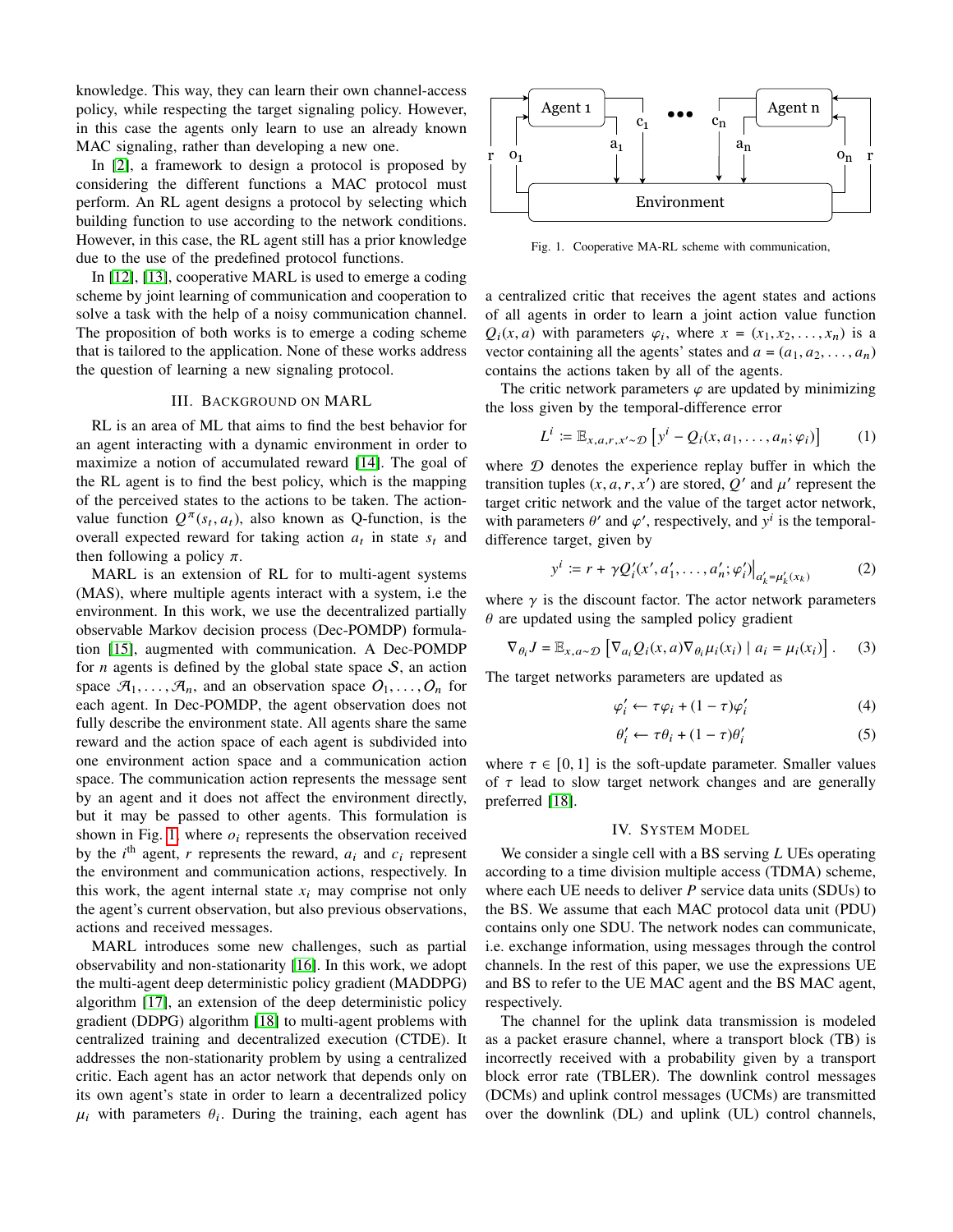<span id="page-2-1"></span>

Fig. 2. System model example with two UEs.

which are assumed to be error free and without any contention or collision.

We assume that the sets of possible DL and UL control messages have cardinality  $D$  and  $U$ , respectively. For example, the UCMs in an UL control vocabulary of size  $D = 8$  would have a bitlength of  $log_2 D = 3$ . This exchange is shown in Fig. [2,](#page-2-1) where dashed lines indicate control information and solid lines indicate user data.

Each UE has a transmission buffer of capacity  $B$  MAC SDUs that starts empty. At each time step  $t$ , a new SDU is added to the buffer with probability  $p_a$ , until a maximum of P SDUs have been generated for each UE.

At each time step  $t$ , the BS can send one control message to each UE and each UE can send one control message to the BS while being able to send data PDUs through the uplink shared channel (UL-SCH). Furthermore, the UEs can also delete a SDU from the buffer at each time step.

The transmission task is considered finished once all SDUs are received and all transmission buffers are empty. We define the goodput  $G$  (in SDUs/TTIs) as the number of MAC SDUs received by the BS per unit of time, without considering the retransmissions:

$$
G = \frac{N_{\rm RX}}{N_{\rm TTIs}}\tag{6}
$$

where  $N_{\text{RX}}$  represents the number of SDUs received and  $N_{\text{TTIs}}$ is the total time taken to finish the transmission task. The delivery-rate  $\Gamma_{RX}$  is the percentage of SDUs correctly received by the BS:

<span id="page-2-2"></span>
$$
\Gamma = \frac{N_{\rm{TX}}}{PL}.\tag{7}
$$

## V. EMERGING A MAC PROTOCOL WITH MARL

## <span id="page-2-0"></span>*A. MARL Formulation*

We can formulate the problem defined above as a MARL cooperative task, where the MAC layers of the network nodes (UEs and BS) are RL agents that need to learn how to communicate with each other to solve an uplink transmission task. In addition, the UE agents need to learn when to send data through the UL-SCH and when to delete an SDU, in other words, to learn how to correctly manage the buffer.

In order to decide how to act, an agent needs to consider the messages received from the other agents. In addition, the UEs also take into account their buffer status when taking actions, while the BS takes into account the state of the UL-SCH, i.e idle, busy or collision-free reception.

We use the following notations:

•  $o_t^{\text{u}}$ : Observation received by the  $u^{\text{th}}$  UE at time step t.

- $\cdot$   $o_t^b$ : Observation received by the BS at time step t.
- $n_t^{\text{u}}$ : The UCM sent from the  $u^{\text{th}}$  UE at time step t.
- $m_t^u$ : The DCM sent to the  $u^{\text{th}}$  UE at time step t.
- $a_t^{\text{u}}$ : Environment action of the  $u^{\text{th}}$  UE at time step t.
- $x_t^{\text{u}}$ : Agent internal state of the  $u^{\text{th}}$  UE at time step t.
- $x_t^b$ : Agent internal state of the BS at time step t.

The observation  $o_t^u \in \{0, ..., B\}$  is a integer representing the number of SDUs in the buffer of the UE  $u$  at that time  $t$ . Similarly, the observation  $o_t^b$  received by the BS is a discrete variable with  $L + 2$  possible states:

$$
o_t^b = \begin{cases} 0, & \text{if the UL-SCH is idle} \\ u, & \text{if the UL-SCH is detected busy with a} \\ & \text{single PDU from UE u, correctly decoded} \\ L+1, & \text{non-decodable energy in the UL-SCH} \end{cases} \tag{8}
$$

J. where  $u \in \{0, ..., L\}$ . The environment action  $a_t^u \in \{0, 1, 2\}$ is interpreted as follows:

$$
a_t^{\mathrm{u}} = \begin{cases} 0: \text{ do nothing} \\ 1: \text{ transmit the oldest SDU in the buffer} \\ 2: \text{ delete the oldest SDU in the buffer} \end{cases} \tag{9}
$$

J. We assume the episode ends when all the SDUs are correctly received by the BS or when a maximum number of steps  $t_{\text{max}}$  is reached. The reward given at each time step is:

$$
r_t = \begin{cases} +\rho, & \text{if a new SDU was received by the BS} \\ -\rho, & \text{if a UE deleted a SDU that has} \\ -1, & \text{else,} \end{cases}
$$
 (10)

where  $\rho$  is a positive integer. This choice of reward is possible by leveraging the CTDE. During the centralized training, a centralized reward system can be used to observe the buffers of the BS and UEs in order to assign the reward.

# *B. Training Algorithm*

The proposed RL solution is based on the MADDPG algorithm [\[17\]](#page-5-17). Each entity of the system has its own actor network which outputs the action of an agent given its state. Each agent also has a centralized critic network which outputs the Q-value given the actions and states of all agents. The critic networks are only used during the centralized training.

The actor and critic networks have the same architecture; a fully connected multilayer perceptron (MLP) with two hidden layers, of 64 neurons each. The activation function of all hidden layers is the rectified linear unit (ReLU).

The agent state at time step  $t$  is a tuple comprising the most recent  $k$  observations, actions and received messages:

- UE u:  $x_t^{\mathbf{u}} = (o_t^{\mathbf{u}}, \dots, o_{t-k}^{\mathbf{u}}, a_t^{\mathbf{u}}, \dots, a_{t-k}^{\mathbf{u}}, n_t^{\mathbf{u}}, \dots, n_{t-k}^{\mathbf{u}},$  $m_t^{\mathrm{u}}, \ldots, m_{t-k}^{\mathrm{u}})$
- BS:  $x_t^b = (o_t^b, \ldots, o_{t-k}^b, \mathbf{n}_t, \ldots, \mathbf{n}_{t-k}, \mathbf{m}_t, \ldots, \mathbf{m}_{t-k})$ , with **n** and **m** containing the messages from all the UEs.

In order to improve training of our MADDPG solution, we make use of parameter sharing [\[19\]](#page-5-19) for similar network nodes,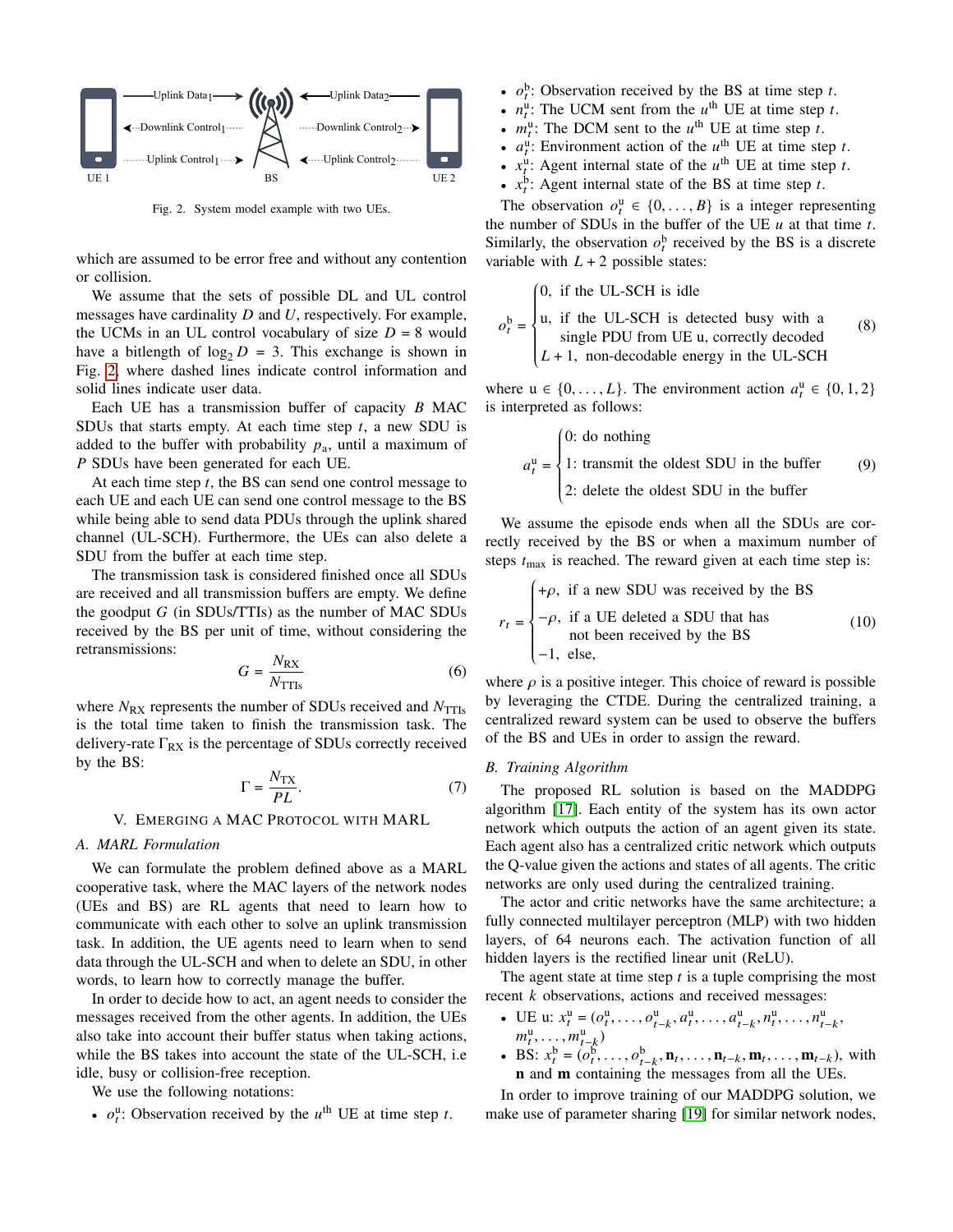TABLE I SIMULATION PARAMETERS

<span id="page-3-1"></span>

| <b>Parameter</b>                 | <b>Symbol</b>      | Value                                  |
|----------------------------------|--------------------|----------------------------------------|
| Number of UEs                    | L                  | 2                                      |
| Size of transmission buffer      | R                  | 5                                      |
| Number of SDUs to transmit       | P                  | [1, 2]                                 |
| SDU arrival probability          | $p_{\rm a}$        | 0.5                                    |
| Transport block error rate       | <b>TBLER</b>       | $[10^{-1}, 10^{-2}, 10^{-3}, 10^{-4}]$ |
| DCM vocabulary size              | D                  |                                        |
| UCM vocabulary size              | U                  | 2                                      |
| Max. duration of episode (TTIs)  | $t_{\rm max}$      | 24                                     |
| Reward function parameter        | $\rho$             | 3                                      |
| Number of training episodes      | $N_{\text{train}}$ | 300k                                   |
| Number of evaluation episodes    | $N_{\rm eval}$     | 500                                    |
| Number of test episodes          | $N_{\rm test}$     | 5000                                   |
| Number of randomized repetitions | $N_{\rm rep}$      | 32                                     |

in this case the UEs. Similarly to the original work [\[17\]](#page-5-17), we use the Gumbel-softmax [\[20\]](#page-5-20) trick to soft-approximate the discrete actions to continuous ones. The Gumbel-softmax reparameterization also works to balance exploration and exploitation. The exploration-exploitation trade-off is controlled by the temperature factor  $\zeta$ .

After training finishes, we have successfully trained a population of  $N_{\text{rep}} = 32$  protocols. We then select the protocol that performed best during the last  $N_{\text{eval}} = 500$  evaluation episodes. This selection step can be seen as a "survival of the fittest" approach because only one protocol of the population of  $N_{\text{rep}}$ is chosen going forward.

### VI. RESULTS

#### <span id="page-3-0"></span>*A. Simulation Parameters*

For simplicity, we assess the performance of a system with one BS and two UEs. The transmission buffer of each user starts empty and the SDU arrival probability  $p_a$  is 0.5.

The system is trained for a fixed number of episodes  $N_{\text{train}}$ . At some points during the training, we evaluate the policy on a total of  $N_{eval}$  evaluation episodes with disabled exploration and disabled learning in order to assess the current performance of the MAC protocol. The set of evaluation episodes remain the same in order to effectively compare the performance on the same set. At the end of the training procedure, we further evaluate the learned protocol by assessing its performance in  $N_{\text{test}}$  episodes with exploration and learning disabled. This whole procedure represents a single training repetition. We evaluate a total of  $N_{\text{rep}}$  repetitions, each with a different random seed.

A summary of the main simulation parameters is provided in Table [I,](#page-3-1) while the parameters of the MADDPG and DDPG algorithms are listed in Table [II.](#page-3-2)

# *B. Baseline Solutions*

We compare the proposed solution with a contention-free baseline. We also compare the proposed solution to two simplified approaches where either the communication between agents is not permitted or the centralized critic is disabled, i.e the DDPG algorithm. The ablation comparison helps to

TABLE II TRAINING ALGORITHM PARAMETERS

<span id="page-3-2"></span>

| Parameter                          | Value           |
|------------------------------------|-----------------|
| Memory length                      | 3               |
| Replay buffer size                 | 10 <sup>5</sup> |
| Batch size                         | 1024            |
| Number of neurons per hidden layer | $\{64, 64\}$    |
| Interval between updating policies | 96              |
| Optimizer algorithm                | Adam [21]       |
| Learning rate                      | $10^{-3}$       |
| Discount factor                    | 0.99            |
| Policy regularizing factor         | $10^{-3}$       |
| Gumbel-softmax temperature factor  |                 |
| Target networks soft-update factor |                 |

evaluate if communication and the centralized critic are needed to solve this task.

In the contention-free protocol, the UE sends an scheduling request (SR) if its transmission buffer is not empty and it only transmits if it has received a scheduling grant (SG). Similarly, it only deletes a TB from the transmission buffer after the reception of an acknowledgement (ACK). At each time step, the BS receives zero or more SRs. It then chooses one of the requesters at random to transmit in the next time-step, sending a SG to the selected UE. However, if the UE had made a successful data transmission simultaneously with an SR, the BS will send an ACK to this UE and its SR is ignored.

## *C. Results*

We compare the MADDPG solution with three other solutions, the contention-free baseline, the MADDPG solution without communication, and the DDPG version of the proposed solution, i.e. the proposed solution without the centralized critic. For the RL solutions, the solid lines in Figs. [3](#page-4-0) and [4](#page-4-1) show the average performance in the evaluation episodes during the training and the shaded areas represent the 95% confidence interval (CI). The dashed lines show the average performance of the baseline.

In Fig. [3,](#page-4-0) we compare the performance in terms of goodput for the TBLER of 10−<sup>1</sup> . Figures [3a](#page-4-0) and [3b](#page-4-0) show the results when the UEs have to transmit one and two SDUs, respectively. After assessing the performance on the last  $N_{\text{eval}}$ evaluation episodes, we select the best performing repetitions for each solution in terms of average goodput to compare using boxplots of the test episodes.

By comparing the RL solutions in both cases, the MADDPG has the best performance and the ablation without communication has the worst performance overall. In addition, the MADDPG shows a more stable performance during training, with less variation than both other RL solutions. The ablation without communication has the greatest variation of performance, demonstrated by the CIs and by the boxplots, indicating that communication helps achieving a more robust solution.

In Fig. [3a,](#page-4-0) both the MADDPG and DDPG solutions outperform the contention-free baseline, whereas the ablation without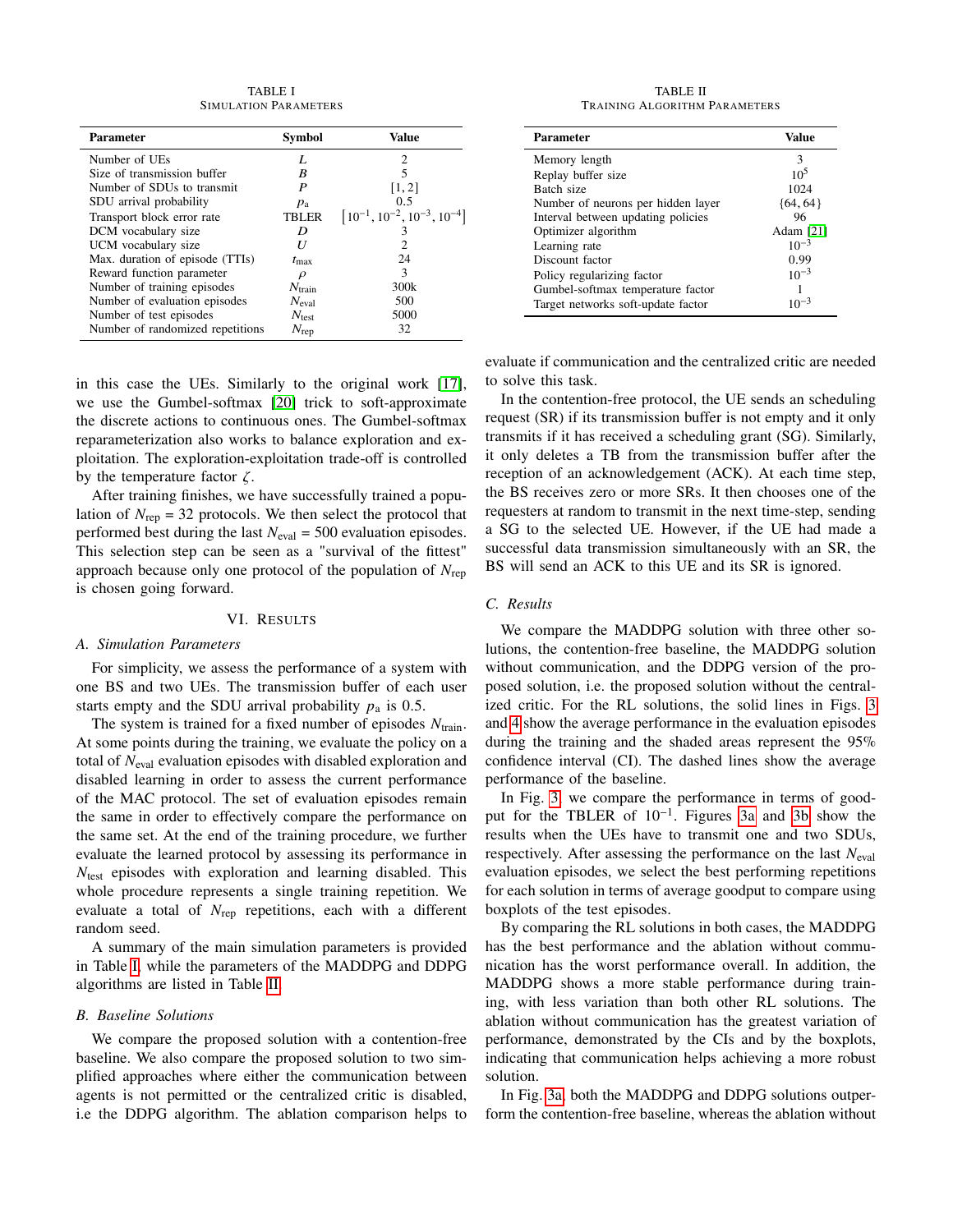<span id="page-4-0"></span>



<span id="page-4-1"></span>

Fig. 4. Performance comparison for two SDUs.

communication fails to effectively solve the task in this case. When we move from one SDU to two SDUs, in Fig. [3b,](#page-4-0) the DDPG solution does not outperform the baseline. Moreover, the difference in performance between the MADDPG and the baseline is reduced.

To better understand the goodput results of Fig. [3b,](#page-4-0) Fig. [4](#page-4-1) shows the performance in terms of episode duration, Fig. [4a,](#page-4-1) and of percentage of the total SDUs received during the episode as defined in Eq. [\(7\)](#page-2-2), Fig. [4b.](#page-4-1)

As shown in Fig. [4b,](#page-4-1) the DDPG algorithm achieves a high performance in terms of delivery-rate, but it takes more time to solve the task, thus the lower performance in terms of goodput when compared with the MADDPG and the baseline. Comparing the MADDPG with the contention-free solution in Fig. [4a,](#page-4-1) the proposed solution achieves a better goodput by finishing the task in less TTIs. The proposed solution has a delivery-rate lower than the contention-free baseline, although it is also very close to 100%.

By applying "survival of the fittest" to pick the best protocol in terms of goodput, the delivery-rate difference becomes even lower than shown in Fig [4b.](#page-4-1) The best protocol produced by the proposed solution has an average delivery-rate on the test episodes of  $\Gamma_{\text{MADDPG}} = 99.973\%$ , whereas the average of the contention-free baseline is of  $\Gamma_{base} = 99.998\%$ 

In Fig. [5,](#page-5-22) we compare the proposed MADDPG framework with the contention-free baseline for different TBLERs and with each UE having to transmit two SDUs. The performance is evaluated on  $N_{\text{test}}$  test episodes by comparing the average goodput achieved. For the MADDPG solution, we also show the 95% CI across randomized repetitions. The proposed solution maintains a better performance than the baseline across the different TBLERs. Moreover, the lowest difference in performance between the baseline and the proposed solution occurs when the TBLER is equal to 0.1, showing that the proposed solution adapts well to lower TBLER regimes.